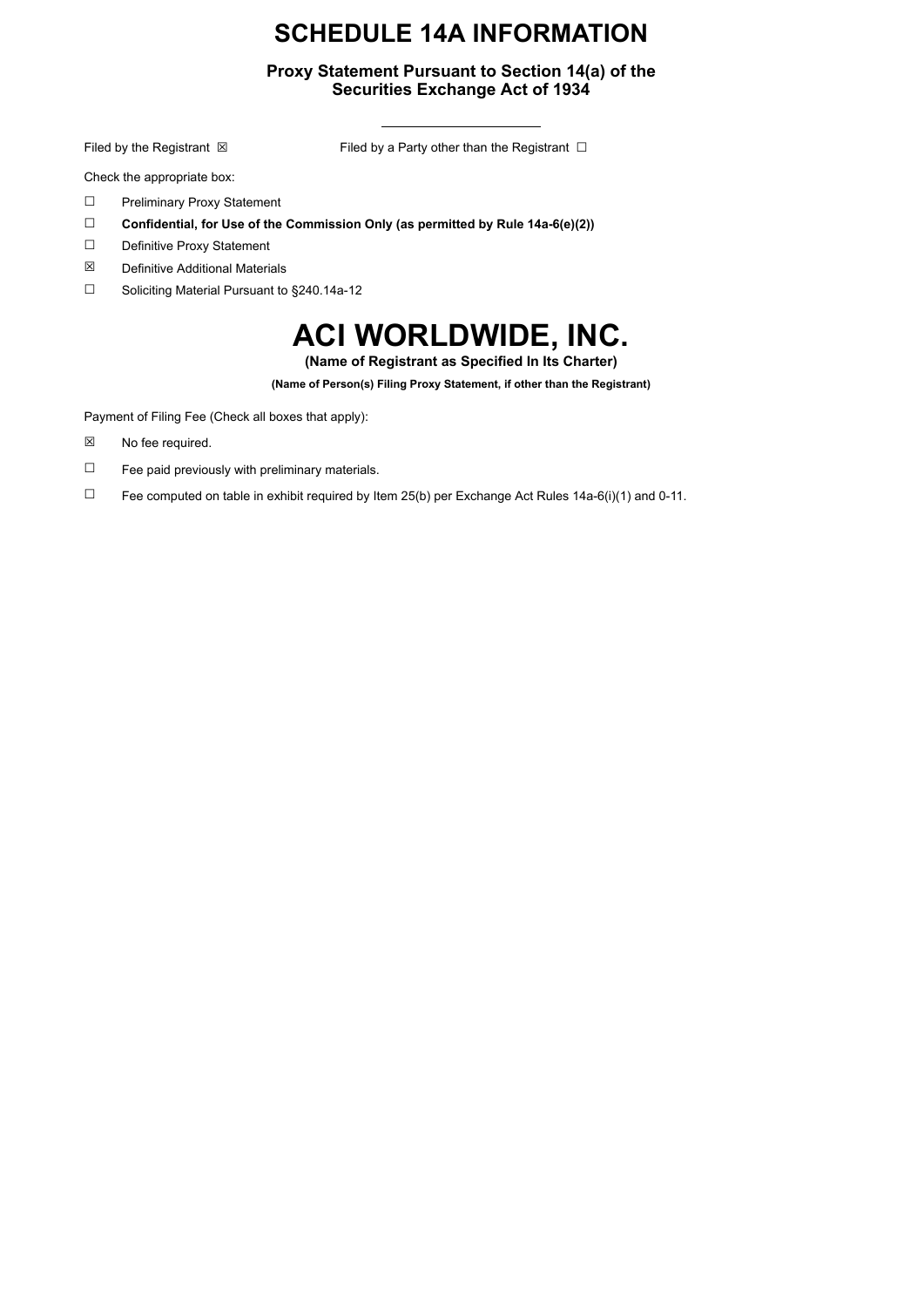

P.O. BOX 8016, CARY, NC 27512-9903

ACI Worldwide, Inc. Important Notice Regarding the Availability of Proxy Materials

> Stockholders Meeting to be held on June 1, 2022

For Stockholders of record as of April 8, 2022

This communication presents only an overview of the more complete proxy materials that are available to you on the Internet.<br>This is not a ballot. You cannot use this notice to vote your shares. We encourage you to access and review all of the important<br>information contained in the proxy materials before voting.

To view the proxy materials, and to obtain directions to attend the<br>meeting, go to: www.proxydocs.com/ACIW

To vote your proxy while visiting this site, you will need the 12<br>digit control number in the box below.

Under United States Securities and Exchange Commission rules, proxy<br>materials do not have to be delivered in paper. Proxy materials can be<br>distributed by making them available on the Internet.



### For a convenient way to view proxy materials and VOTE go to www.proxydocs.com/ACIW

Have the 12 digit control number located in the shaded box above available when you access the website and follow the instructions.

If you want to receive a paper or e-mail copy of the proxy material, you must request one. There is no charge to you for requesting a copy. In order to receive a paper package in time for this year's meeting, you must make this request on or before May 20, 2022.

#### To order paper materials, use one of the following methods.







When requesting via the Internet or telephone you will need the 12 digit control number located in the shaded box above.

### ACI Worldwide, Inc.

Meeting Type: Annual Meeting of Stockholders<br>Date: Wednesday, June 1, 2022<br>Time: 10:00 AM, Eastern Time

- 
- 
- Place: Annual Meeting to be held live via the Internet please visit<br>www.proxydocs.com/ACIW for more details

You must register to attend the meeting online and/or participate at www.proxydocs.com/ACIW

SEE REVERSE FOR FULL AGENDA